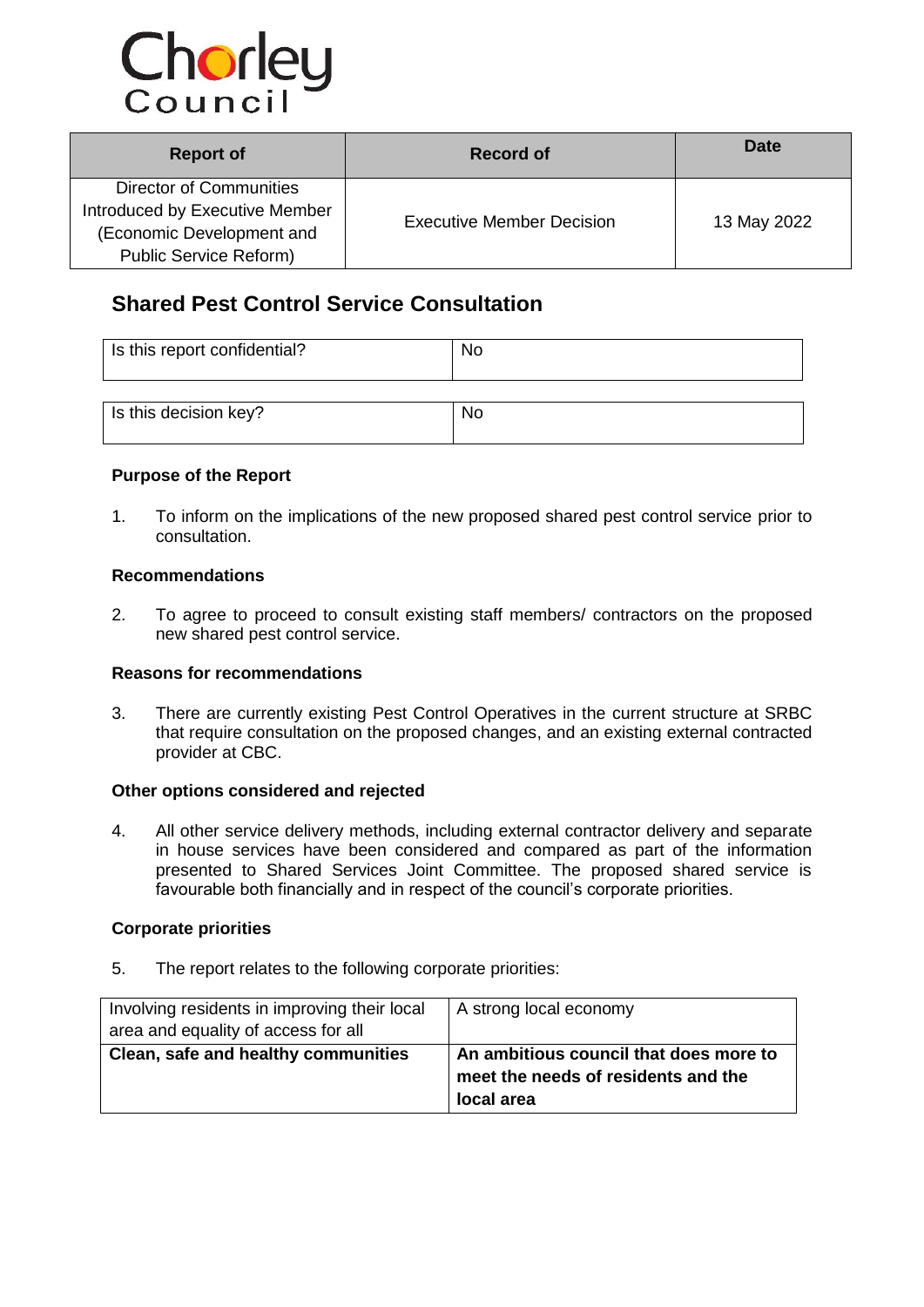## **Background to the report**

- 6. The proposed shared service structure including staffing, expenditure and the benefits have been presented and agreed at Shared Senior Management Team, Shared Leadership and at Shared Services Joint Committee (SSJC report attached Appendix A).
- 7. For the purpose of this report, the benefits for South Ribble Council would be to improve the service resilience and business continuity with a larger team. The service delivery is currently vulnerable where staff absences occur. The benefits for Chorley is reduced costs in comparison to the current external provisions, increased domestic services and increased commercial contractual opportunities.

### **Staffing Impacts**

8. The below table show the salary changes for the existing staff members which has minimal impact, with a slight overall increase.

|                                | <b>Current Salary</b>   | <b>New Shared Services Salary</b> |
|--------------------------------|-------------------------|-----------------------------------|
| <b>Pest Control Officer</b>    | Grade 6 £27,040-£30,450 | Level 8 £28,227-£30,984           |
| <b>Pest Control Technician</b> | Grade 5 £23,541-£27,090 | Level 7 £25,920- £27,514          |

- 9. The above salary changes will also be accompanied by the Shared Services Teams and Conditions (Appendix B) which includes improvements from existing included a reduction in weekly hours required.
- 10. The current external contracted provider at Chorley Council, Alpha Pest Control has confirmed that there are no single staff members that are employed by Alpha to deliver the Chorley Service and therefore there are no TUPE implications to consider. Furthermore, they have been consulted and updated on the proposals.

### **Climate change and air quality**

- 11. The following remediations have been undertaken to limit the environmental effect:
	- Intended use of electric vehicles

### **Equality and diversity**

12. There are no known equality and diversity implications to be noted.

### **Risk**

13. Not consulting with existing staff and service providers would not be consistent with the HR Change Policy.

### **Comments of the Statutory Finance Officer**

14. The costs of this service are within the agreed annual budget.

### **Comments of the Monitoring Officer**

15. The recommendation is in accordance with Council policy. A further decision will be required to implement any changes.